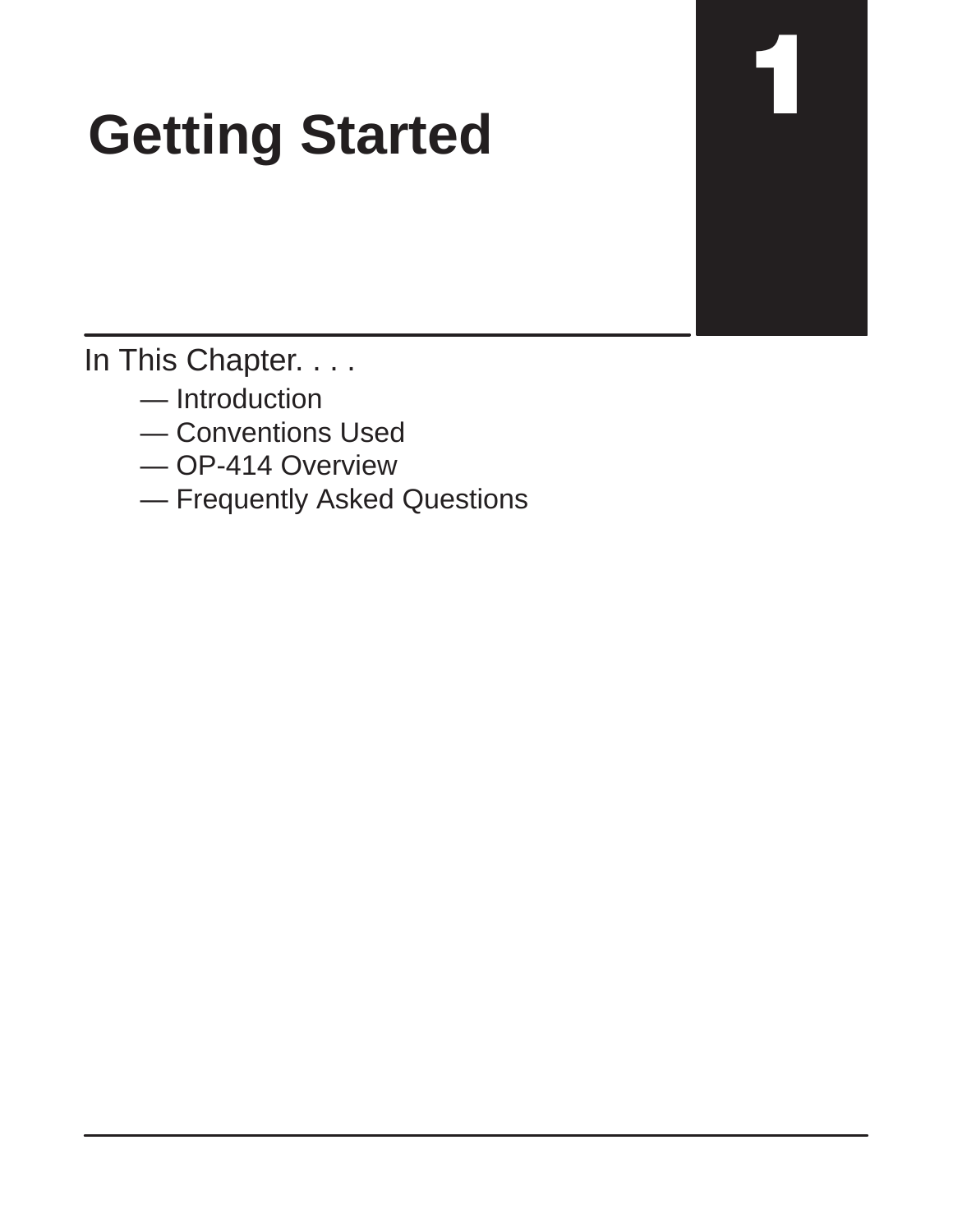### **Introduction**

**The Purpose of this Manual**

Thank you for purchasing an OP–414 OptiMate panel. This User Manual shows you how to install, configure, and program the OP–414. Also included are application examples. Be sure to keep this manual handy for reference when you run into questions. If you understand PLC systems and operator interface units, this manual will provide all the information that you need to get and keep your panel up and running.







- We realize that even though we strive to be the best, we may have arranged our information in such a way that you cannot find what you are looking for. First, check these resources for help in locating the information: **Technical Support**
	- **Table of Contents** chapter and section listing of contents, in the front of this manual
	- **Quick Guide to Contents** chapter summary listing on the next page

You can also check our online resources for the latest product support information:

 **Internet** – the address of our Web site is **http://www.automationdirect.com**

If you still need assistance, please call us at 770–844–4200. Our technical support group will be glad to work with you in answering your questions. They are available Monday through Friday from 9:00 A.M. to 6:00 P.M. Eastern Standard Time. If you have a comment or question about any of our products, services, or manuals, please fill out and return the 'Suggestions' card that was shipped with this manual.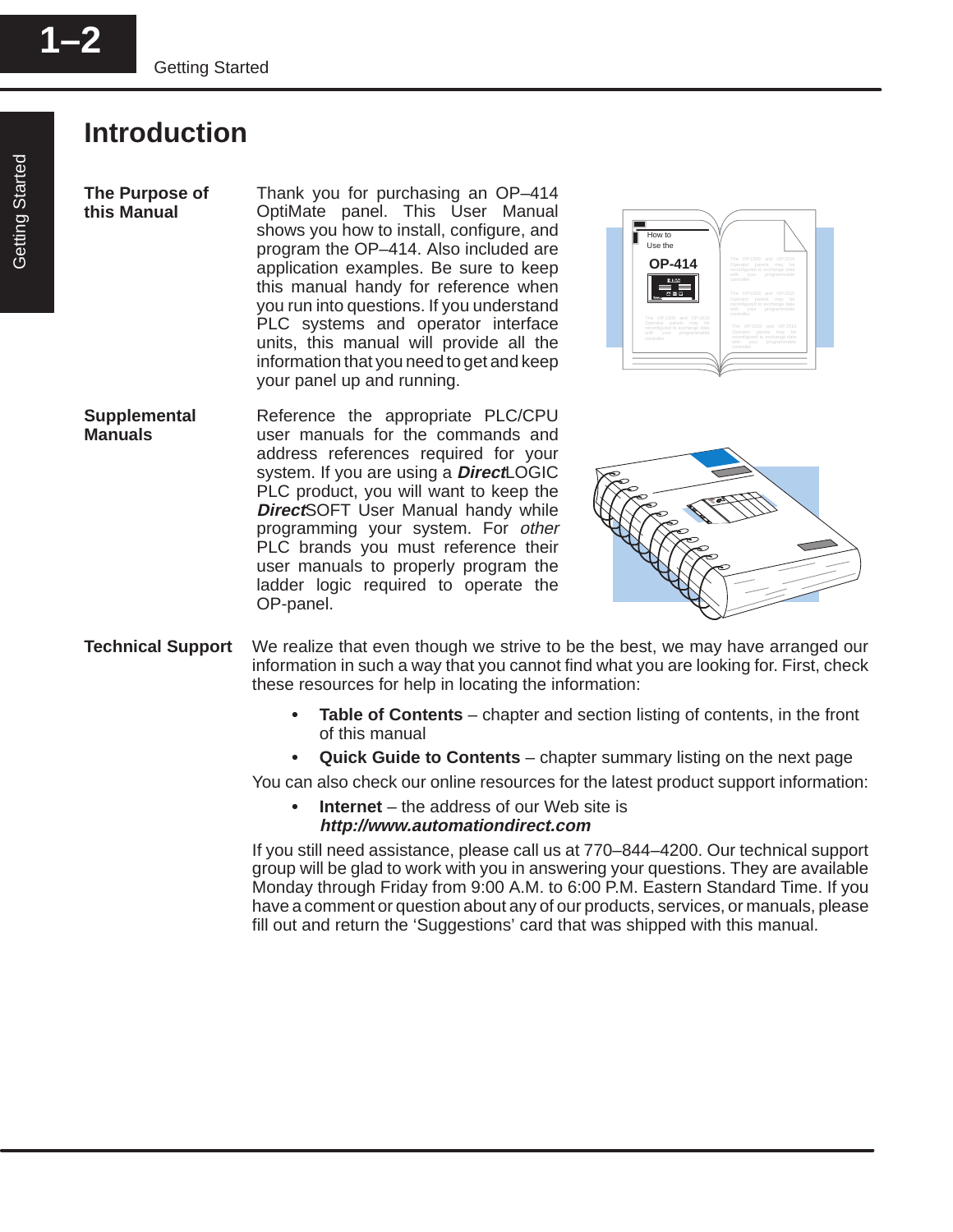| <b>Chapters</b> |                                                  | The main contents of this manual are organized into the following five chapters:                                                                                                                                                                                                                          |  |
|-----------------|--------------------------------------------------|-----------------------------------------------------------------------------------------------------------------------------------------------------------------------------------------------------------------------------------------------------------------------------------------------------------|--|
|                 | <b>Getting Started</b>                           | Introduces the physical and functional characteristics.<br>Discusses pushbuttons and the LCD display. Also provides<br>introduction to planning your system.                                                                                                                                              |  |
| 2               | <b>Installation and</b><br><b>Specifications</b> | Shows how to prepare for system installation, including<br>specifications and mounting instructions. Includes<br>connecting cables part numbers and specifications.                                                                                                                                       |  |
| 3               | <b>Understanding the</b><br><b>Features</b>      | Explains the features and functions of the OP-414. Teaches<br>concept of how data is exchanged between the panel and<br>the PLC. Also discusses the function of the status register.                                                                                                                      |  |
|                 | <b>Configuring the</b><br><b>Operator Panel</b>  | Shows how to use the OP-WINEDIT configuration software to<br>configure your panel. Shows how to load the software on your<br>personal computer, call up the screens you will need and how to<br>download the configuration program to your panel.                                                         |  |
|                 | Programming<br><b>Examples</b>                   | Provides example programs for using the standard functions and<br>features. These examples include ladder logic for implementing<br>pushbuttons and messages using <b>Direct</b> LOGIC compatibles and<br>Allen-Bradley SLC 5/03, 5/04 and Micrologix CPUs. Also includes<br>troubleshooting information. |  |

## **Conventions Used**



When you see the "notepad" icon in the left-hand margin, the paragraph to its immediate right will be a **special note**.

The word **NOTE:** in boldface will mark the beginning of the text.



When you see the "exclamation mark" icon in the left-hand margin, the paragraph to its immediate right will be a **warning**. This information could prevent injury, loss of property, or even death (in extreme cases).

The word **WARNING:** in boldface will mark the beginning of the text.

**Key Topics for Each Chapter**

The beginning of each chapter will list the key topics that can be found in that chapter.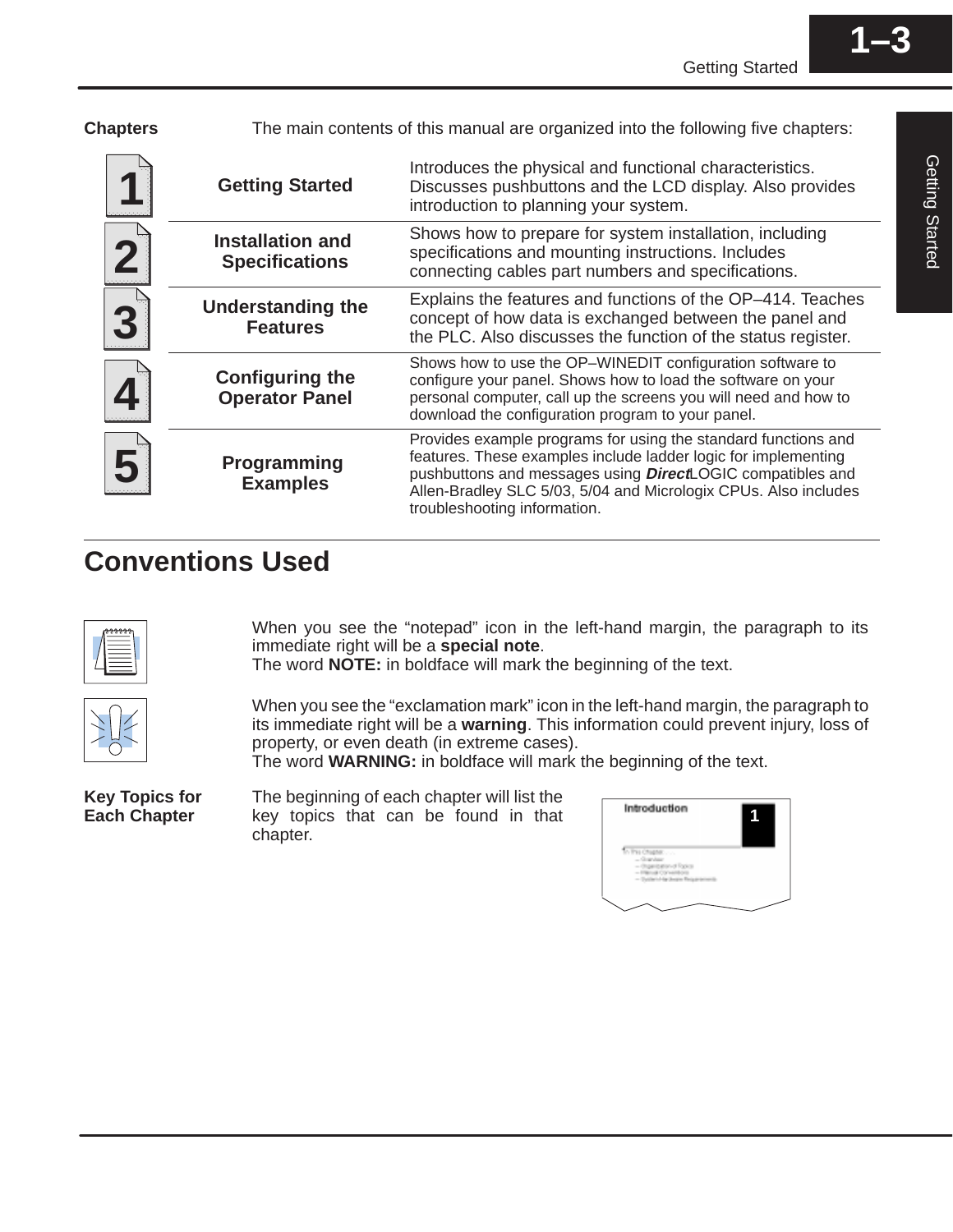## **OP–414 Overview**

Let's look at the OP–414 operator panel and its individually supported features. As you continue through this manual, try to relate the examples to your Operator Panel application. **Plan your System**

> It is important to read and understand all topics discussed before installing, configuring and programming your application. You should plan your system with all operator interface requirements in mind.



#### The OP–414 operator panel provides a man-machine interface to your PLC automation system. This panel is not designed for applications which demand large amounts of operator data entry. The panel communicates with your PLC using RS-232 serial communication. Details on configuration software and programming your operator panel are covered in later chapters. All OP400 series panels can only be used in a stand alone fashion (one panel can be used with each CPU RS232 port). They cannot be used in multi-panel applications. **General Panel Information**

The OP–414 features an eight digit LED numeric display to show user-defined PLC setpoints or current values. Up to 6 setpoints or current values may be configured and displayed using the OP–WINEDIT configuration software. **LED Numeric Display** 

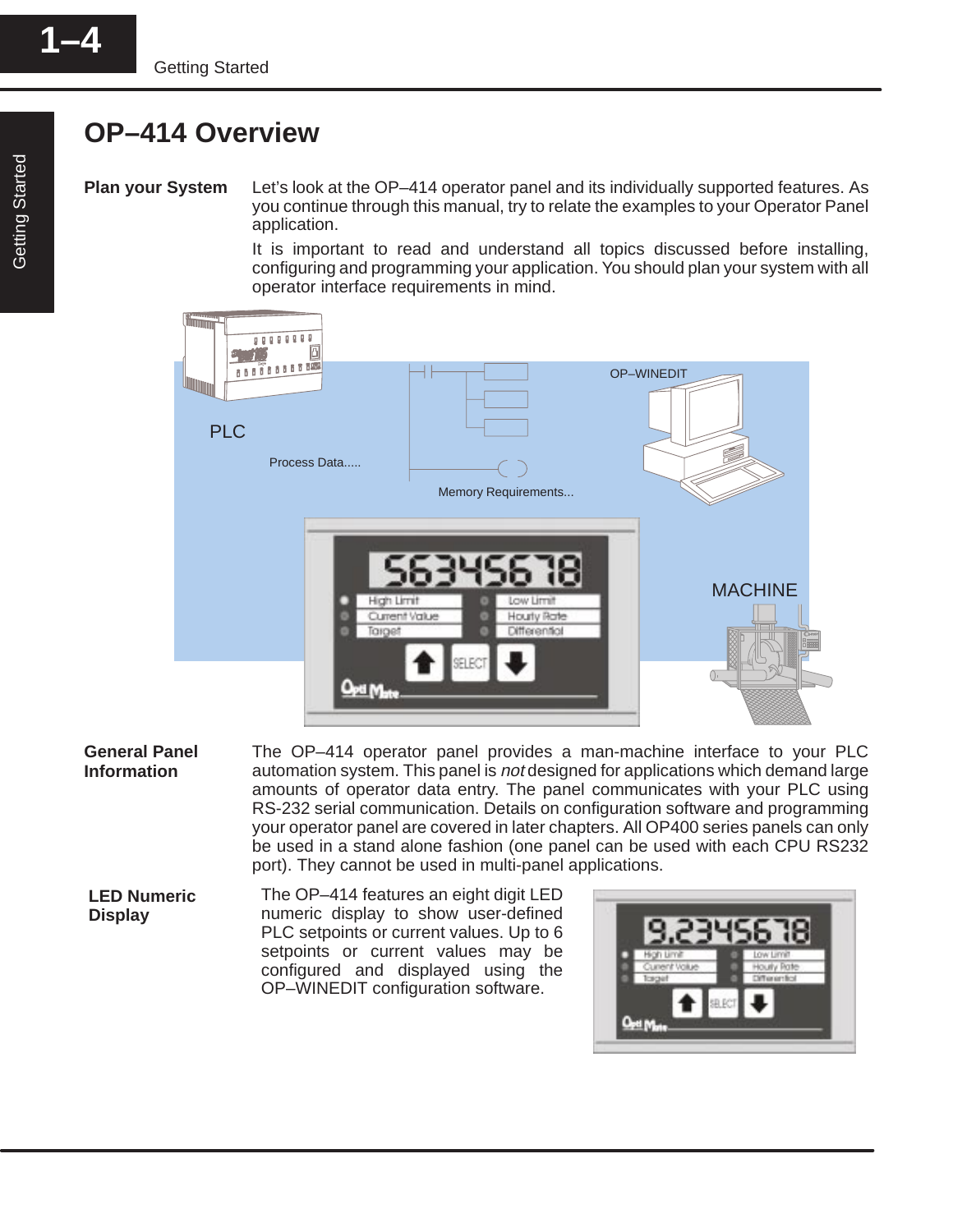**SELECT Button and Up/Down Arrows**

**Serial**

**Port**

Press the SELECT button to select location to change or view.

Press Up or Down arrows to change setpoints.



**Back-Panel Layout** The back side of the OP–414 contains a serial communications port with transmit (TX) and receive (RX) LEDs and a power receptacle.



The center-negative connector is located on the side of the panel, and is used to connect the OP–PS400 power supply. This power supply is used when configuring the panel. It is also used to power the panel when the panel is connected to any CPU that does not supply +5VDC from the communications port. **Power Receptacle**